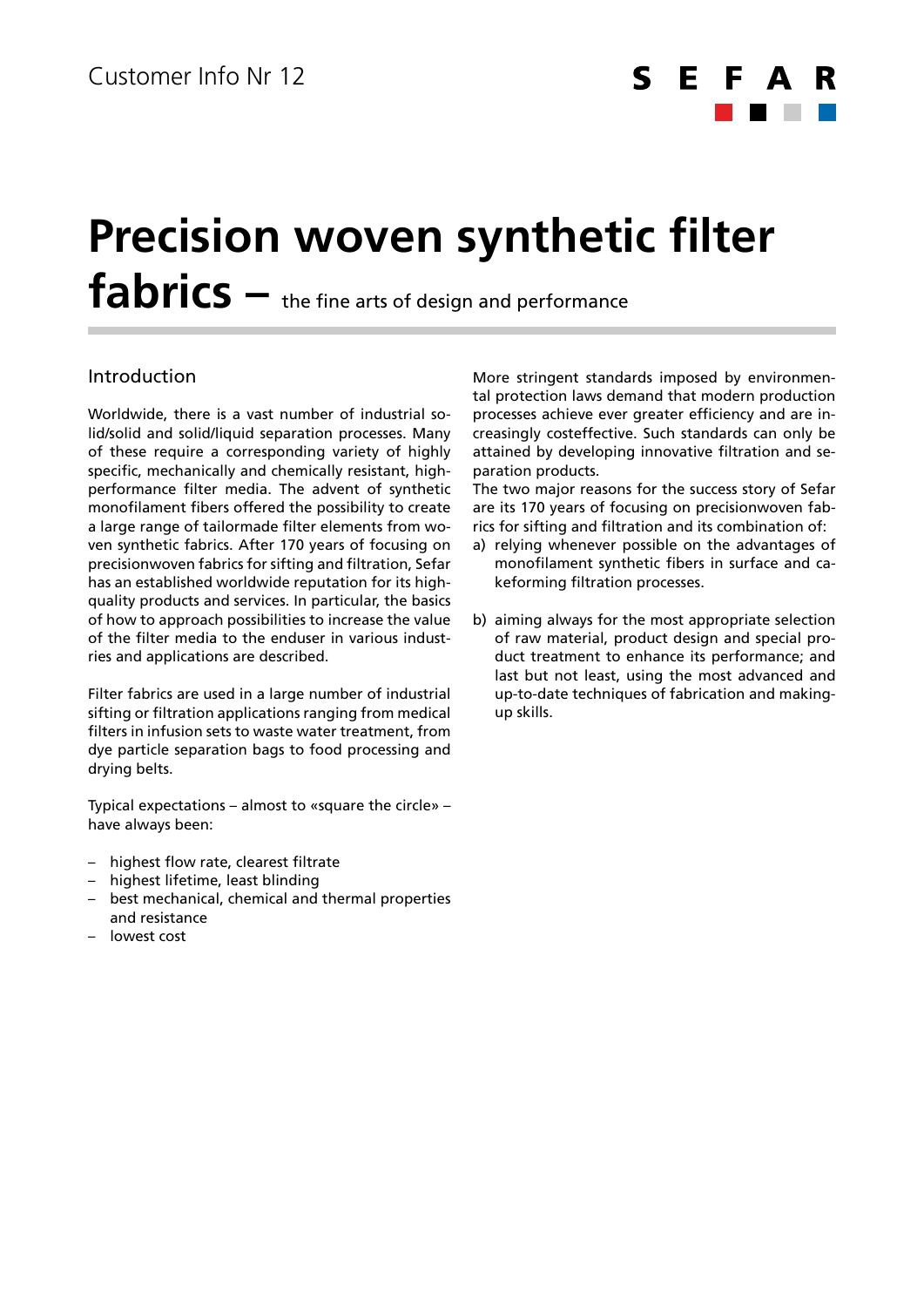

#### Depth versus surface and cakeforming filtration

Depth filtration (Fig. 1, left): Filter media consist of a mass that forms a tortuous path having many entrapments to stop the particles. Separation takes place within the filter media. It may be used down to very fine particle size distribution (10 microns) or very low rate of fines in slurry.



*Fig. 1: Comparison between depth filtration (left) and surface filtration (right)*

Typical media are needled felt, paper or sintered metals. There is high probability that particles will be quickly trapped, leading to the quicker occurrence of blinding and falling performance. At this point, the cloth must be either completely cleaned with some aggressive acid or alkaline rinse or be discarded. The fabric used is therefore generally regarded as an expendable item.

Surface/cake-forming filtration (Fig. 1): The simplest application would be a dry screening process. The filter media largely removes the particles by direct interception. Particles larger than the pore size are stopped at the upstream surface. Particles principally retained at the media surface can be easily removed. Typical media are fabrics woven using synthetic or metal wires. The cake-forming approach to the process of filtration means that the fabric itself serves as the filter media in the initial stage of the process, after which the built-up cake will itself become the (very fine) filter in the following process cycles. The fabric then mainly functions as a support for the filter cake. These media are designed to be washed or cleaned and reused many times.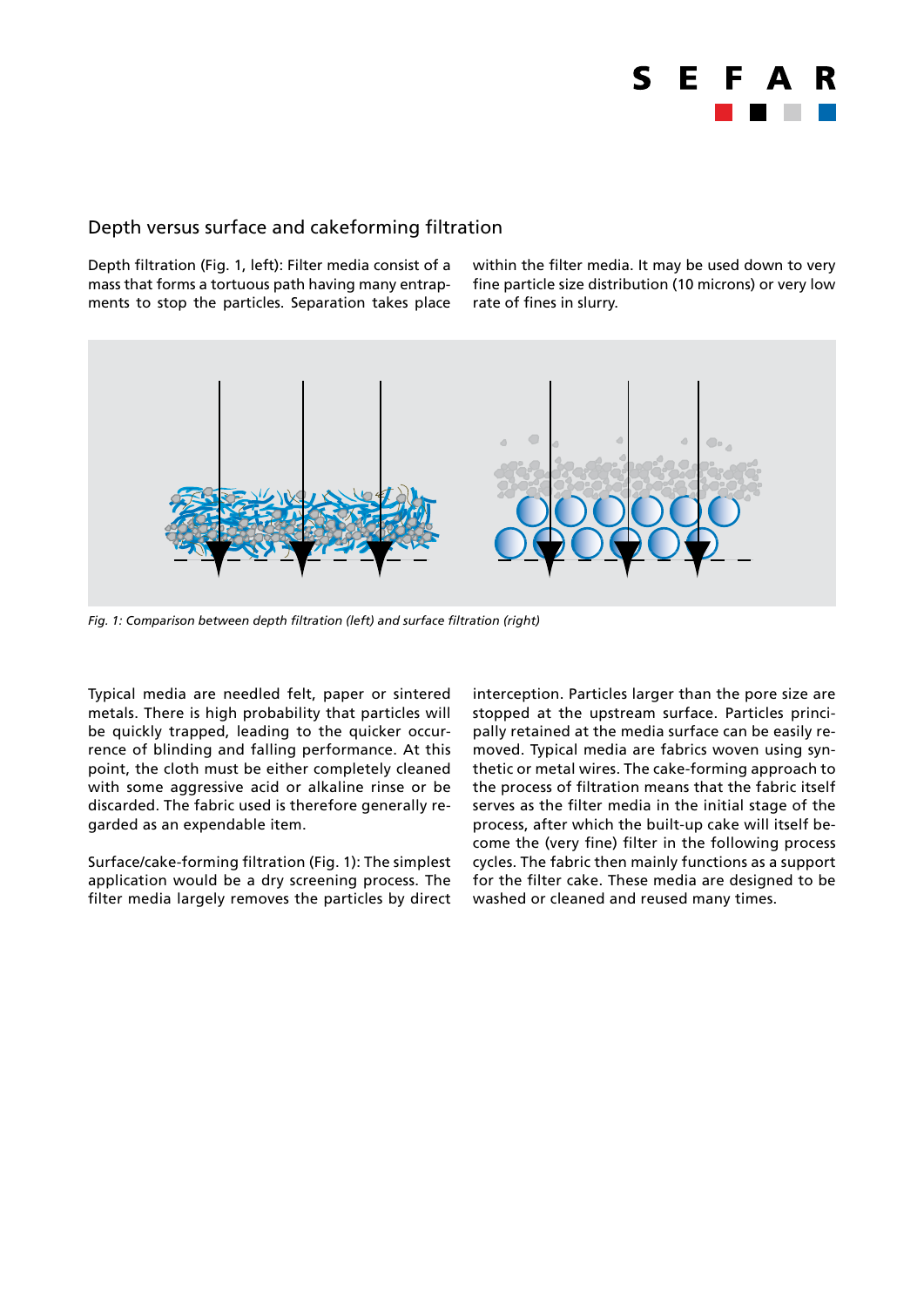

#### Best suitable raw material – monofilament synthetic fibers

As iIIustrated in Fig. 2, a multifilament fiber consists of several fine monofilament fibers spun together. Staple fiber yarns consist of individual cut pieces of fibers that are spun into a continuous yarn.

In contrast, monofilament yarns are single extruded synthetic filaments, produced in diameters from approx. 28 microns up to 2 or 3 mm. Such a monofilament fiber has a sleek and solid precise geometrical form. This is of major importance if it is to be woven into a precision fabric.

The first polyamide 6.6 monofilaments produced were used to replace silk in flour mill screens. In addition to these original fibers, monofilament fibers are also produced from polyamide 6, 11 and 12, polyester and polypropylene.

For more stringent requirements, a significant number of high-performance materials such as PEEK, PTFE, E-CTFE and PVDF have also become available. Because of this wide choice now available in the fabrication of filter media, Sefar's experience has demonstrated the importance of always conducting a thorough investigation to determine the most suitable synthetic material for each individual filtration process.

Monofilament woven fabrics offer several advantages when compared with multifilament or staple fiber woven fabrics in both categories of surface filtration, and even more when compared with non-wovens. A monofilament woven fabric will have relatively more open area than a multifilament or staple fiber woven fabric, and so permit the highest possible flow rate. Another advantage of monofilaments is the absence of the danger of small pieces of filament separating from the multifilament or staple fibers and passing downstream and resulting in contamination of the product. Monofilament fabrics offer the smallest number of interstices in which foreign particles may



*Fig 2: Yarn types (monofilament, multifilament and staple fiber yarn)*

become embedded to either clog the fabric or to later become detached and result in contamination of the solvent. Obviously any filter cake or particles can be most easily removed from the surface of monofilament woven fabrics. This property also makes them the most suitable choice for medical or aerospace applications that require a high level of cleanliness.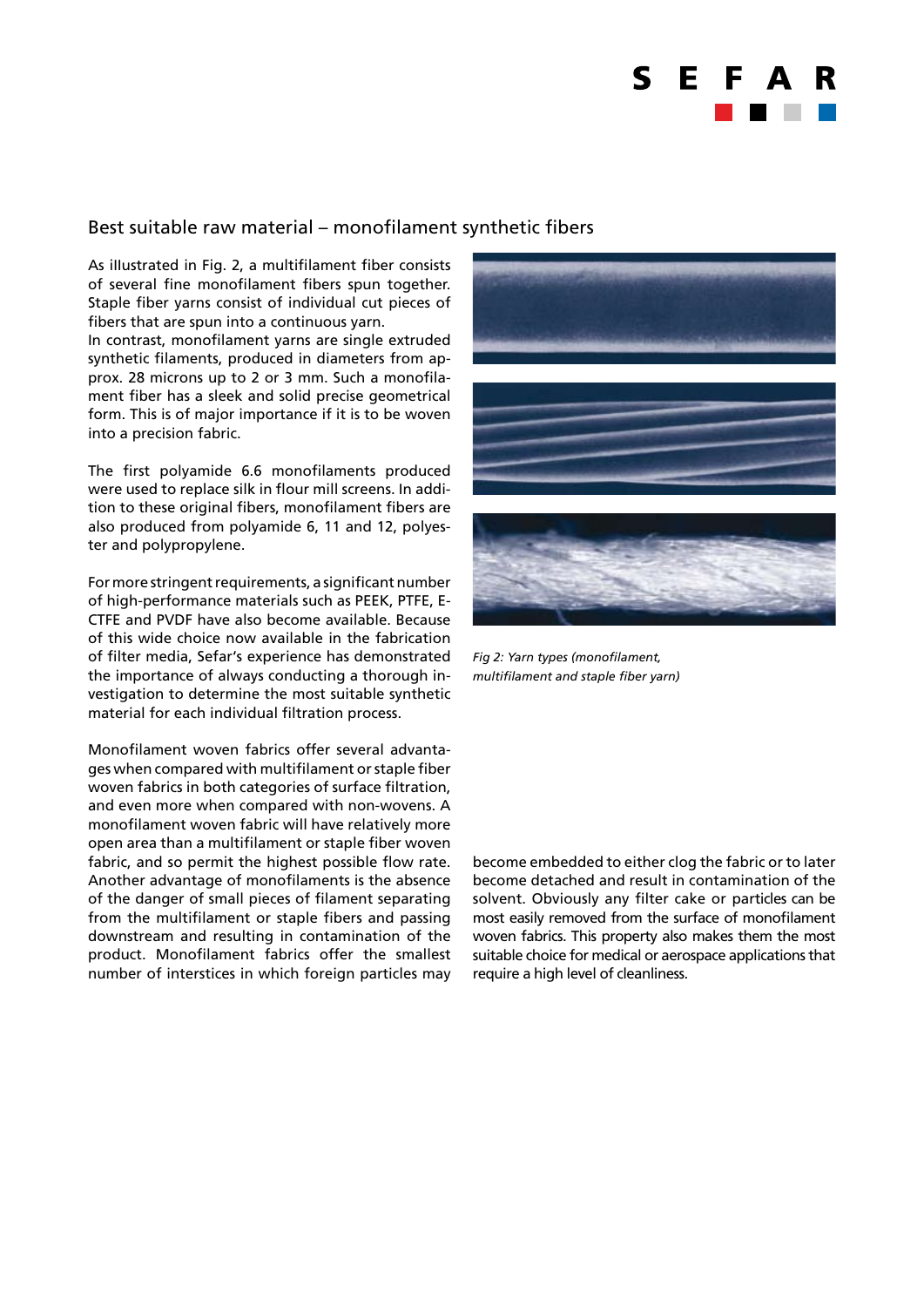

Today monofilament synthetic fabrics have also replaced metal wire cloth in applications such as filter or dryer belts, sifting screens, automobile filters, rotary filters and many more. This rapid change has been the result of their many performance and economic advantages. Industry demands chemical-resistant materials for use in corrosive conditions, often at elevated operating temperatures. The wide variety of chemical-resistant synthetic materials allows the most ideal fabric at the most favorable price level to be chosen.

As a further bonus, synthetic materials offer good flexing resistance and better mechanical and elastic properties when compared with metal-based materials. Due to their ductile and , memory' properties, synthetics may be flexed repeatedly without workhardening and fatigue. Less weight and easier making-up properties complete the argument made for its preference over other materials.

There is rarely the , one and only' best yarn to be selected. Further explanations will show that other parameters do even more to influence final performance. In the pursuit of the optimal solution the choice of one parameter never overrules all other factors. The ability to be able to choose certain combinations in order to make the best use of fiber, fabric design and making-up properties is of far greater importance.

|             | To                                                       | <b>CH</b>                    | F                             | <b>DIN</b>                      | <b>US</b>                                                |
|-------------|----------------------------------------------------------|------------------------------|-------------------------------|---------------------------------|----------------------------------------------------------|
| <b>From</b> |                                                          | $1/m^2/s$<br>@ 200 Pa<br>(1) | $m^3/m^2/h$<br>@200 Pa<br>(1) | $1/dm^2/m$ in<br>@200 Pa<br>(1) | ft <sup>3</sup> /ft <sup>2</sup> /min<br>@ 125 Pa<br>(2) |
| <b>CH</b>   | $1/m^2/s$<br>@ 200 Pa<br>(1)                             |                              | $x$ 3.6                       | x 0.6                           | $x - 0.123$                                              |
| F           | $m^3/m^2/h$<br>@ 200 Pa<br>(1)                           | x 0.278                      |                               | x 0.167                         | $x - 0.0342$                                             |
| <b>DIN</b>  | $1/dm^2/m$ in<br>@ 200 Pa<br>(1)                         | x 1.67                       | x 6                           |                                 | $x - 0.205$                                              |
| <b>US</b>   | ft <sup>3</sup> /ft <sup>2</sup> /min<br>@ 125 Pa<br>(2) | $x - 8.1$                    | $x - 29.2$                    | $x - 4.9$                       |                                                          |

#### Conversion factors: Air permeability

*Remarks:*

*(1) 200 Pa = 20 mm WC*

(2) *125 Pa = 12.7 mm WC = 1/2 "WC*

*approximation, assuming that air permeability is proportional to Delta "p" ft3/ft2/min @ 125 Pa = cfm*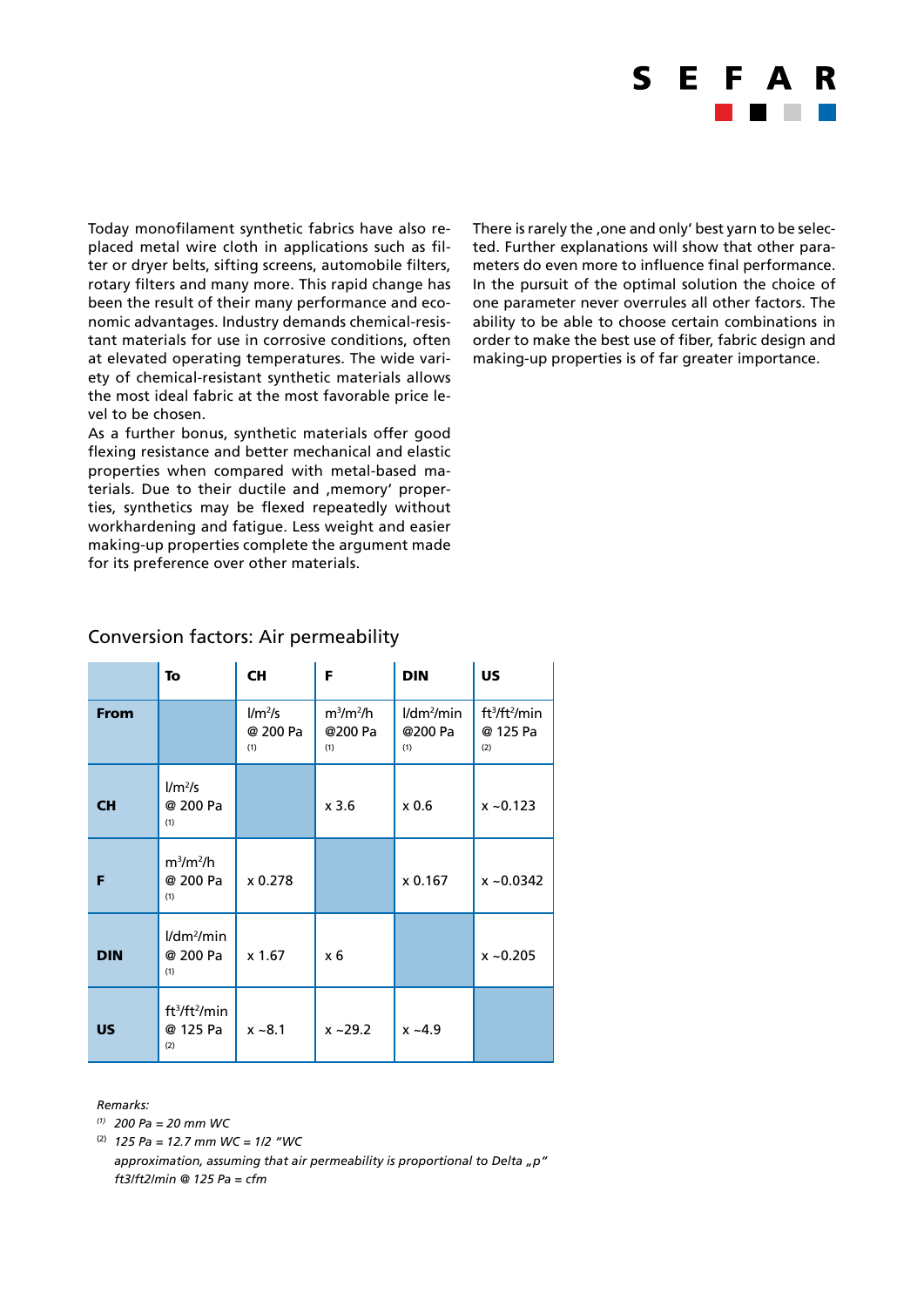

#### Weave pattern variation of monofilament fabrics

The first monofilament fabrics were woven in plain square weave pattern (Fig. 3). A plain square weave creates a minimum flow restriction because its mesh openings are straight through the fabric.

This is the most simple, symmetric construction, and creates the most even mesh openings that are limited in aperture only by the wire diameter.





*Fig 3: Plain square weave PLN 1/1*

Further advantages of the plain square weave are its positive open area/weight ratio and the residual elasticity due to the maximum number of crossings per wire.

Again, the plain weave offers excellent throughput capacity and easy cleanability, but there are major drawbacks. Finer micron ranges are consequently very delicate (due to the fineness of the wire diameter), are damaged easily and are therefore limited in their use to the filtration of very fine particles. Filter fabrics able to withstand the environment of various vacuum and pressure filters, handling heavy slurry and batch loads and in a filtration range of > 10 to approx. 250 micron ratings must have a more rugged construction.

A first variation is the plain reverse dutch weave. This fabric is produced by using a differentsized thread diameter in the warp direction than in the weft.





*Fig 4: Plain reverse dutch weave*

Warp is the longitudinal direction of the weaving machine, weft is the transverse direction. A plain reverse dutch weave creates two openings, one on the surface of the cloth between two parallel fibers, and a second triangular or teardrop-shaped opening in a diagonal position within the fabric body. Dutch weave fabrics are highly suitable for filtration of crystalline-type particles. Such particles are easily backwashed from the dutch weave fabric and therefore blinding is minimized. On the other hand, colloidal or slimy particles can easily clog the triangular pores and are difficult to remove.





*Fig. 5: Twill weave TWL 2/1*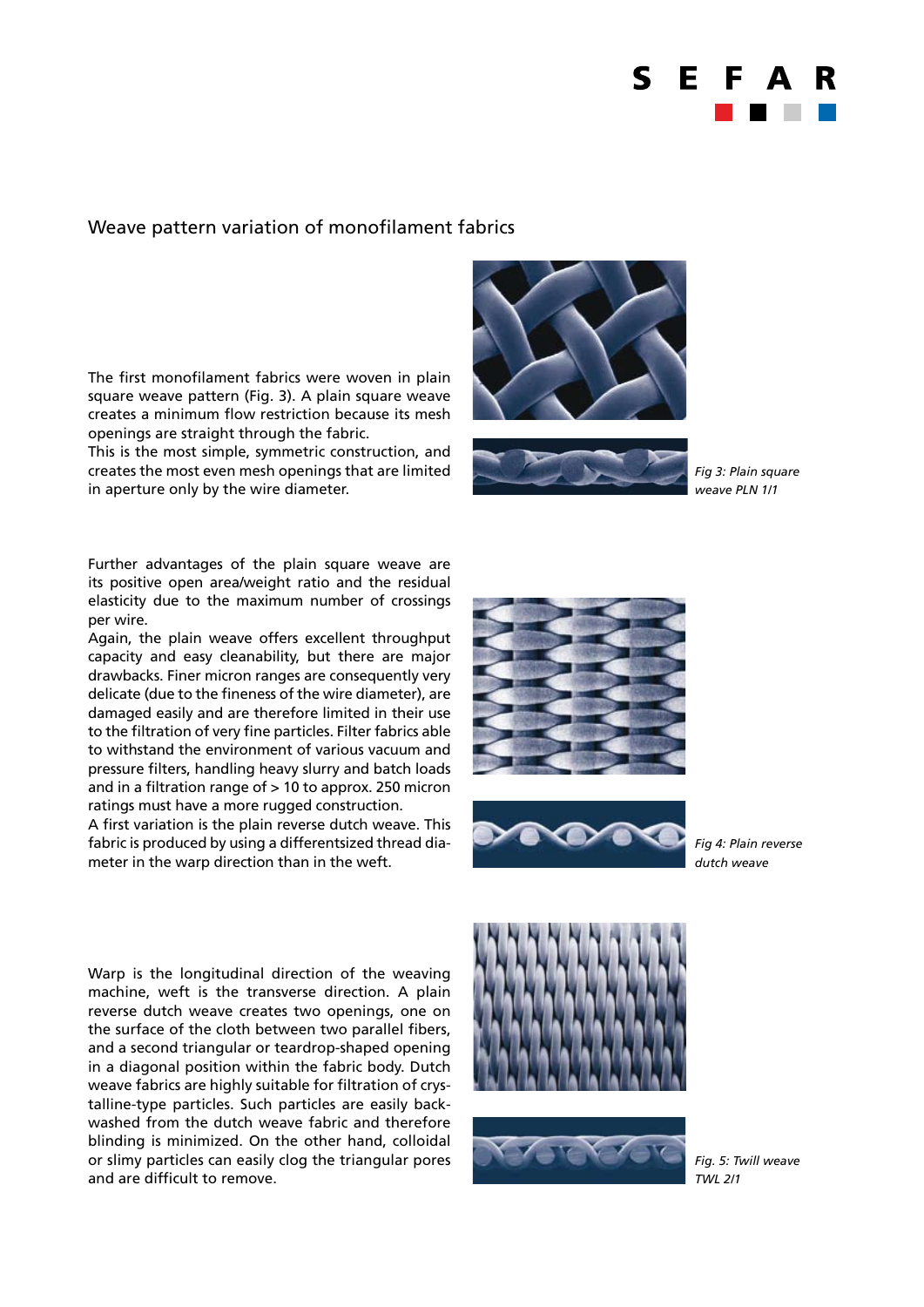

Another construction called twill weave (see Fig. 5.) was introduced to reduce this clogging when filtering colloidal or slimy particles. In this weave, one warp monofilament first passes under one and then over two weft monofilaments in a row. There are other combinations possible such as 1:3, 2:2, 2:3, etc. All of them are stronger fabrics mainly in warp, and have lower elasticity and finer pore apertures, but still allow some high flow permeability. Additionally, such a weave pattern will result in , two-sided fabrics' having a smooth or slick filter/cake side and a reverse side having a different profile and characteristics. The fabric design permits particles that have passed through the upper surface of the cloth to flow freely downstream through funnel-shaped openings that prevent blinding.

As mentioned earlier, many variations in weave patterns are now available, all obviously resulting in different characteristics of the cloth. Satin weave as shown in Fig. 6, for example, can offer an even higher resistance against wear and tear and high flow rates combined with a very smooth surface. In this example, one warp monofilament first passes under one and then over four weft monofilaments in a row. *Fig 6: Satin weave*





At this point, the finishing of the fabrics should be mentioned. All of Sefar screen and filter fabrics are heat-treated in order to stabilize the fabric. By means of this heat-setting, the yarn of the fabric receives a new molecular «program» to keep the bending induced in the yarns due to the weaving process properly oriented even when subjected to periodical abuse or deformation. Finishing allows fabrics to be used without severe shrinkage or elongation during their service life, or to «build in» precise shrinkage on purpose, for example on disc filter bags. It is also possible to control-shrink the fabric to reduce its micron rating beyond those obtainable in a raw fabric.

A particularly sophisticated application used on filter fabrics is the calendering process.

This is a combined heat and pressure application that serves to flatten fabrics, smooth their surface and reduce or level out their pore sizes.



*Fig 7: The effect on the surface of a precision woven monofilament 1:3 twill weave fabric after the calendering process*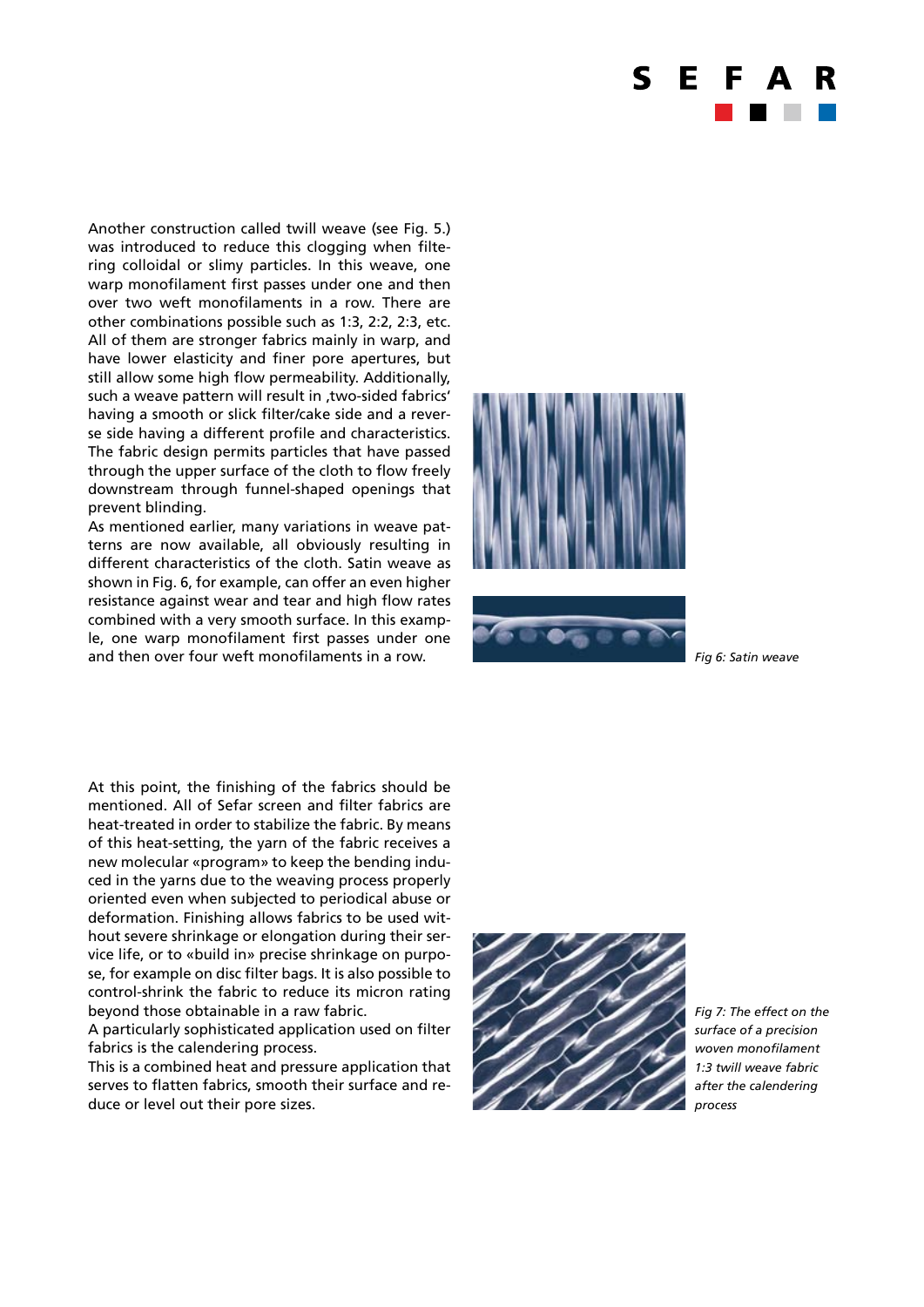## S F

### Synthetic woven monofilament fabrics – the future has already begun

Combinations of hybrid monofilaments and multifilament fabrics are produced having various characteristics. One is a ductile fabric having many of the performance characteristics of monofilaments, but easier for caulking onto drum filters. Similarly, a monofilament/ textured multifilament fiber filter fabric for use on disc filter segments has also been produced. It is elastic and the fabric is able to expand during the blowback stage, thus helping to remove the cake. During the vacuum stage the elasticity of the fabric returns it to its original size without creases or folds. Heavy dense monofilament fabrics are available that are able to withstand the tremendous physical demands of large belt or automatic filter presses. High permeability fabrics in the filtration range of 1 – 10 microns withstand this environment for more precise filtration in smaller elements.

The latest prospects of process filtration are doublelayer weave fabrics. This approach of SEFAR TETEX® DLW filter fabric construction is a very precise combination of two weave patterns used to construct one single product. This combination of very dense twill- or satin-like patterns made from fine mono- or multifilament yarns on the cake side together with large and open constructions on the reverse side significantly enhances its performance, particularly when calendered. High separating efficiency, easy cake release, strong running side and high transverse stability together with the avoidance of distortion or formation of folds all aim maybe not for the cheapest filter cloth per square meter. However, the high performance and long lifecycle together provide the most economic overall process configuration.





*Fig. 8: SEFAR TETEX® DLW, view from reverse side (above); crosssection (below)*

| <b>Industry</b> | A                         | в | $\mathbf c$  | D | Е |
|-----------------|---------------------------|---|--------------|---|---|
|                 |                           |   |              |   |   |
| Alumina         | X                         | X | $\mathsf{x}$ |   |   |
| Mining/ores     | X                         |   | X            |   | X |
| Coal refining   | X                         |   |              |   |   |
| Zeolite         | X                         | X | X            | X | X |
| <b>Vitamins</b> | X                         |   | X            | X |   |
| Phosphate       | X                         |   |              |   |   |
| Paint / lacquer | $\boldsymbol{\mathsf{x}}$ | X |              |   |   |
| Metallic oxides | X                         | X | X            | x | X |
| Waste water     | X                         |   | X            | X |   |
| Paper/pulp      | X                         |   |              |   |   |
|                 |                           |   |              |   |   |
|                 |                           |   |              |   |   |

*A: monofilament fabrics B: mono/multifilament fabrics*

*C: multifilament fabrics D: staple fiber fabrics E: needle felt*

*Table 1: Abstract of most suitable or most common filter fabrics used in particular applications*